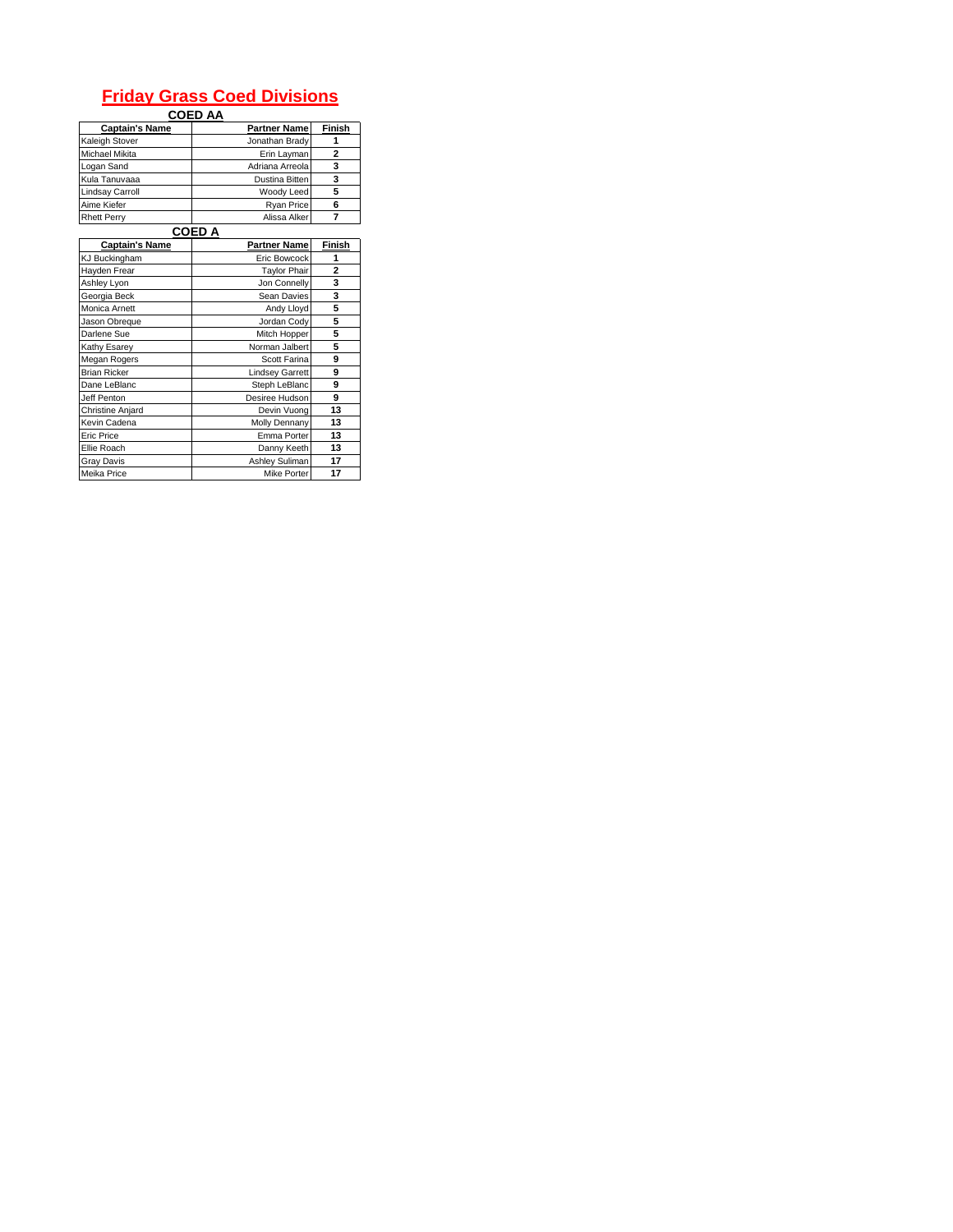|                                    | <b>COED BB</b>                     |                |
|------------------------------------|------------------------------------|----------------|
| <b>Captain's Name</b>              | <b>Partner Name</b>                | Finish         |
| <b>Matt Eilers</b>                 | Erin Jenkins                       | 1              |
| <b>Eric Wass</b>                   | Jesica Beccue                      | $\overline{2}$ |
| Paige Jadun                        | Cyrus Jadun                        | 3              |
| <b>Clint Smith</b>                 | Ariel Beckstrom                    | 3              |
| Melissa Keathley                   | TBD                                | 5              |
| Rikki Hanifin<br>Ryan Bills        | David James<br>Kelli Bills         | 5<br>5         |
| Caleb Jares                        | Sumi Carter                        | 5              |
| Aaron Null                         | Megan Sorenson                     | 9              |
| Sarah Balboa                       | <b>Keith Carey</b>                 | 9              |
| Kenneth Menze                      | <b>Brittney Stoerger</b>           | 9              |
| Nick Prudhomme                     | Alexis Gandora                     | 9              |
| Maria Beaudin                      | Jason Yeaw                         | 9              |
| Maureen Eversgerd                  | <b>Brian Forte</b>                 | 9              |
| Zach Kessler                       | Carisa Kessler                     | 9<br>9         |
| Sydney Benson<br>Nicole Kalinowski | Aiden Bond<br><b>Bobby Jones</b>   | 9              |
| Melanie Signs                      | Brandon Cunningham                 | 18             |
| Zachary Underwood                  | <b>Abby Miller</b>                 | 18             |
| <b>Austin Stanley</b>              | TBD                                | 18             |
| Tony Vo                            | Kalisha Phaiboin                   | 18             |
| Teresa Reeder                      | Dennis Martinez                    | 18             |
| Carlos Lopez                       | Leslie Pederson                    | 18             |
| Mellisa Hoover                     | Mark Lowenberg                     | 18             |
| Matt Wasserman                     | Katie Ligrani                      | 18             |
| Jason Ahrens                       | Paula Louck                        | 18             |
| <b>Bill Gersch</b><br>Graham Shaw  | Jennifer Gersch<br>Siahna O'connor | 18<br>18       |
| Ben Appleby                        | Leandra Ritter                     | 18             |
| Young Kim                          | Clora Means                        | 18             |
| Shankar Gurung                     | Caitlin Leahy                      | 18             |
| Dezi Doppel                        | Josh Trulock                       | 18             |
| <b>Toby SpitzIberger</b>           | Erica Spitzlberger                 | 33             |
| Miyla McIntosh                     | Neal Harms                         | 33             |
| Keith Roehl                        | Nikki Pruitt                       | 33             |
| <b>Tanner Mast</b><br>Matthew Paul | Kassidi Day<br>Kyra Loch           | 33<br>33       |
| Erin Yogerst                       | Zeke Wilkins                       | 33             |
| Karena Stephens                    | Gilbert Carino                     | 33             |
| Josh Moser                         | Devon Lucero                       | 33             |
| <b>Robert Davis</b>                | Lyndsey Bensen                     | 33             |
| Dan Szafir                         | Danielle Szafir                    | 42             |
| Kirstin Skram                      | Nick Henry                         | 42             |
| Kyle Mize                          | Amber Hamman                       | 42             |
| Will Quach                         | Sunnier Paintin                    | 42<br>42       |
| Ilann Bourgeoi<br>Matthew Husted   | Jamie Williams<br>Kelsey Abbey     | 42             |
| Isaac Castellano                   | Camille Swart                      | 42             |
| <b>Troy Pyrcahlla</b>              | Sarah Post                         | 42             |
| <b>Tyler Schiffer</b>              | <b>Whitney Armistead</b>           | 42             |
| <b>Eric Herbert</b>                | <b>Emily Herbert</b>               | 42             |
| Logan Renwick                      | Kendra Jennings                    | 42             |
| Gabrielle Rose                     | <b>Patrick Gurney</b>              | 42             |
| Daryl Parisi                       | Jessica LeClaire                   | 54             |
| Connor Roumph<br>Ben Hanson        | Claire Johnson<br>Sasha Straub     | 54<br>54       |
| Victoria Rodriguez                 | Javier Rodriguez                   | 54             |
| Johannah Madonna                   | Doug Tabor                         | 54             |
| Becky Wissmann                     | Eric Fuhrmeister                   | 54             |
| Squash Keeler                      | Angie Toman                        | 54             |
| Ethan Young                        | Abbey Ager                         | 54             |
| Mark                               | Jackie                             | 54             |
| Mandy Bolinger                     | Kevin Reid                         | 54             |
| Jessica Whalen                     | Thomas Bogle                       | 54             |
| Ryan Olson<br>Ashley Melville      | Chayse Roumph<br>Mason Melville    | 65<br>65       |
| Luke Larson                        | Ashleigh Biegel                    | 65             |
| <b>Brian Setinc</b>                | Krystal Roque                      | 65             |
| Chris Rolli                        | Kelsey Martin                      | <b>DNF</b>     |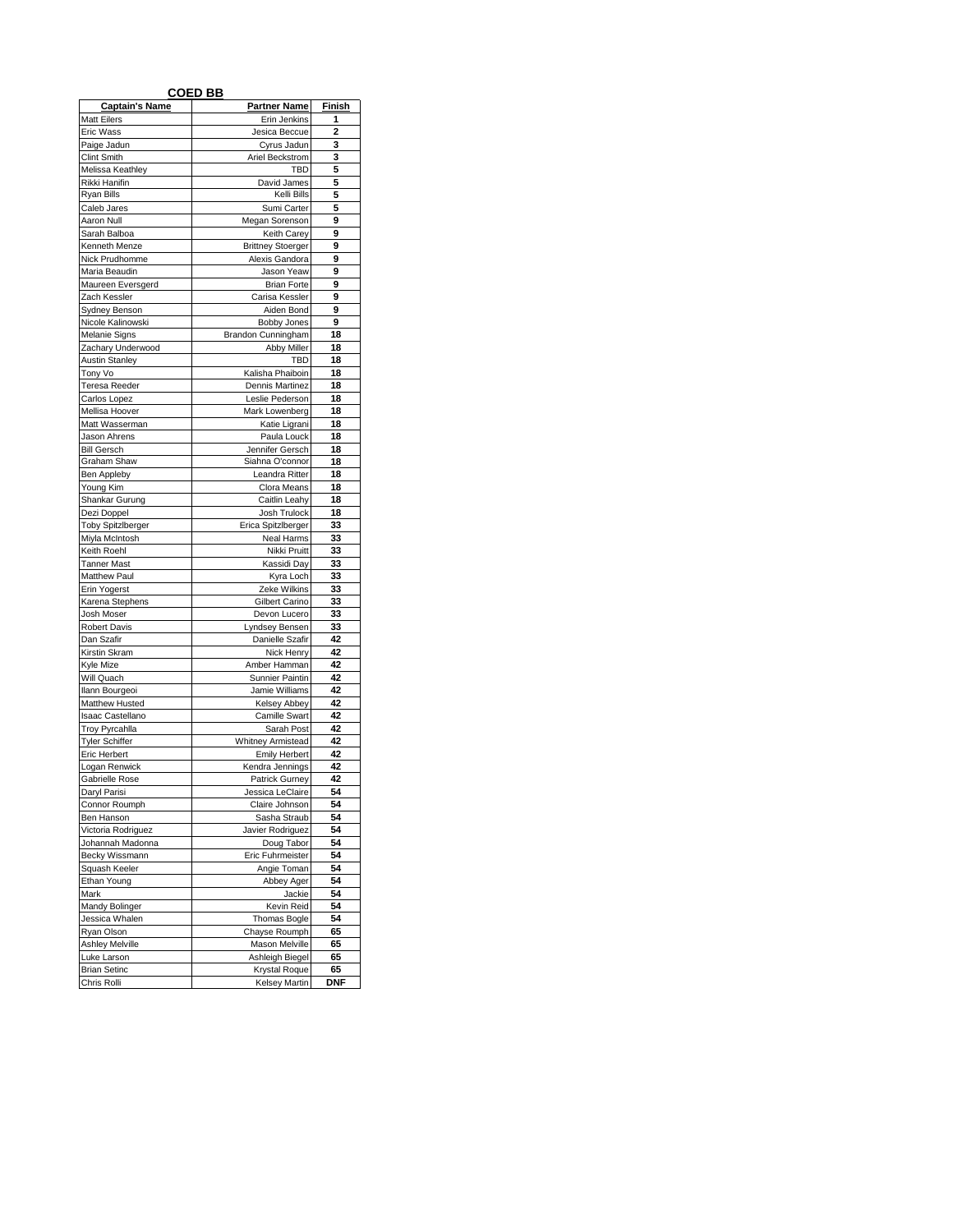|                       | <b>COED B</b>         |                |
|-----------------------|-----------------------|----------------|
| <b>Captain's Name</b> | <b>Partner Name</b>   | <b>Finish</b>  |
| Mick Trujillo         | <b>Becky Stephens</b> | 1              |
| <b>Bunny Temple</b>   | <b>Dillion Seacat</b> | $\overline{2}$ |
| Chris Hamilton        | Kala Matzdorf         | 3              |
| James Alberts         | <b>Sherry Alberts</b> | 3              |
| Kerry Redmond         | <b>Beatriz Boyles</b> | 5              |
| David Bloom           | Carol Servatius       | 5              |
| <b>Tori Arthofer</b>  | Joshua Wallace        | 5              |
| Jeremy Decker         | <b>Heather Butt</b>   | 5              |
| <b>Lindsay Rose</b>   | Brandon Trowbridge    | 9              |
| Kaley Symalla         | <b>Elliot Roske</b>   | 9              |
| Ashlyn Phair          | Jon Ellis             | 9              |
| Katie Wulliman        | Evan Hathaway         | 9              |
| <b>Ryan Flores</b>    | Nyah Flores           | 9              |
| Matt BenDaniel        | Sue Bauman            | 9              |
| Garrett Dean          | Sara Chelewski        | 9              |
| Kenneth Erickson      | Kristin Bortizke      | 9              |
| Kirby Rollison        | Cristan Carter        | 9              |
| Megan Merk            | Nick Rolston          | 18             |
| Robert Malfa          | Chelsea Goldsworthy   | 18             |
| Grethen Smith         | Andrew Bremner        | 18             |
| Nathan Woodruff       | Andrea Breen          | 18             |
| Eric Sollenberger     | Laurel Eisler         | 18             |
| Sarah Rowe            | Mike Brunson          | 18             |
| Josh Glenn            | Bobbi Glenn           | 18             |
| Kevin Wagstaff        | Keira Wagstaff        | 25             |
| Gina Rollins          | James Sohar           | 25             |
| Joey Herman           | Nikki DeLellis        | 25             |
| Cory Bloom            | Leslie Mayeux         | 25             |
| John Brown            | Merridy Abbott        | 25             |
| Grier Hathaway        | Hagen Dreier          | 25             |
| Jen Brink             | Izaak Brink           | 25             |
| <b>Bill Bauer</b>     | Emma Davis            | 25             |
| Kiira Moore           | Ryan Gallegos         | 33             |
| Jason McLachlan       | Brynja McLachlan      | 33             |
| David Gomez           | Misha Brtnikova       | 33             |
| Desirae Zamora        | Patrick Milito        | 33             |
| Matt Strand           | <b>Emily Strand</b>   | 33             |
| Westy Westendorf      | Mindy Rietz           | 33             |
| Ashli Van De Weert    | Chris Weed            | 33             |
| Amy Stuemky           | Kris Eitel            | 33             |
| Chelsea Victor        | Gabrial Victor        | 41             |
| Kristin Hoeben        | Joseph Tigges         | 41             |
| Amv Parker            | Casey Velasquez       | 41             |
| Callae Walcott-Rounds | Henry Rounds          | 41             |
| Jeremy Zollinger      | Amanda Campbell       | 41             |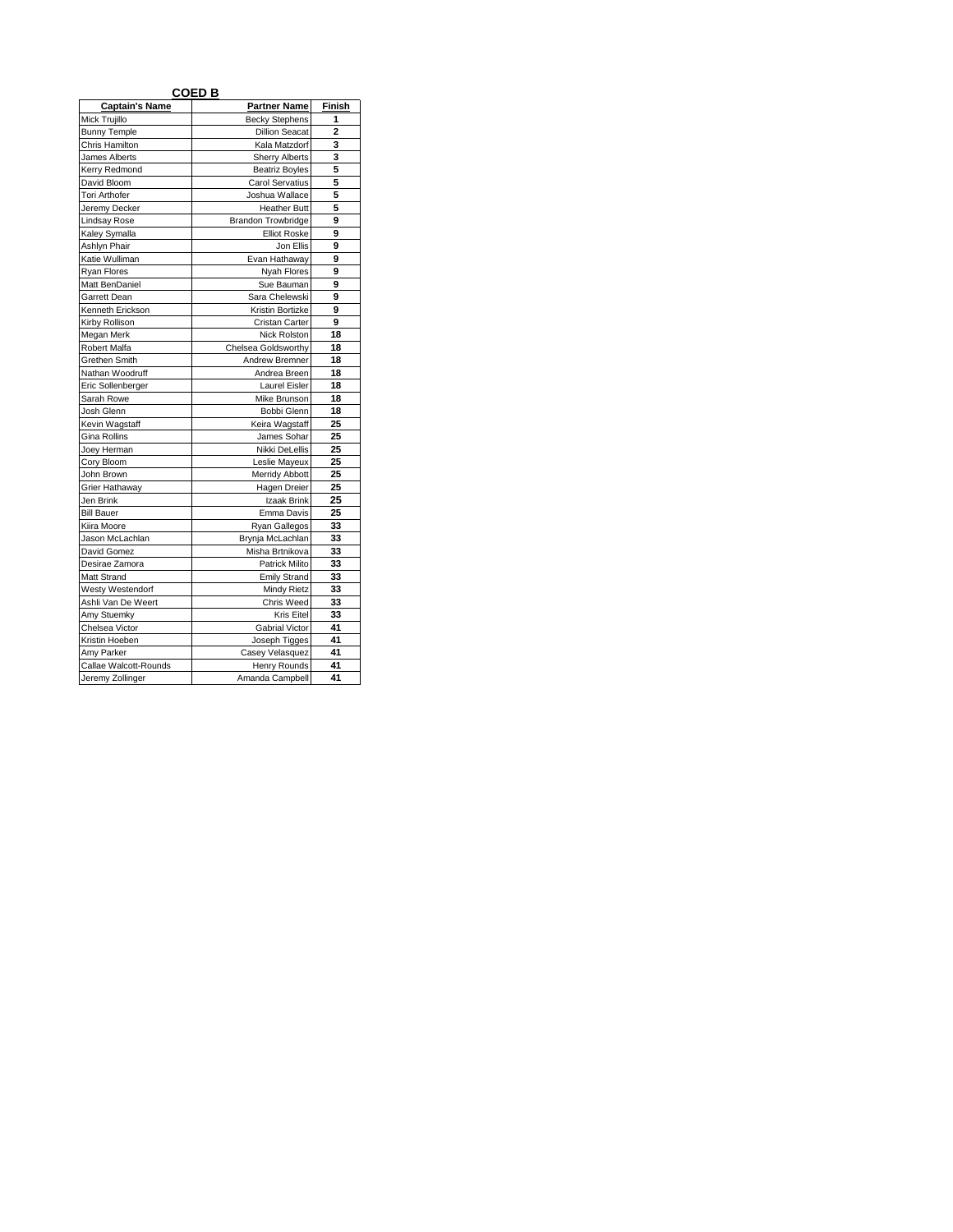## **Saturday Grass Divisions**

|                       | Men AA                 |        |
|-----------------------|------------------------|--------|
| <b>Captain's Name</b> | <b>Partner Name</b>    | Finish |
| Victor Villar         | Jaime Estrella         |        |
| David Skaff           | Tomas Ochoa            | 2      |
| Logan Sand            | Mike Wagstaff          | 3      |
| Hayden Frear          | lan Carlson            | 4      |
| Jon Connelly          | Alex Clark             | 5      |
| Darci Olave           | Adrian Dalstra         | 5      |
| Jon McLemore          | Carlos Tavera          |        |
| Juan Ortiz            | Saul Aguire            |        |
| Will Rozum            | <b>Leonel Montes</b>   | 9      |
| Julio Villalobos      | Rigo Calderon          | 9      |
| Logan Kutzman         | Clayton Mullens Junior | 11     |
| Gavin Claravill       | Javden Pascua          | 11     |

|                        | Women AA             |        |
|------------------------|----------------------|--------|
| <b>Captain's Name</b>  | <b>Partner Name</b>  | Finish |
| Erin Layman            | Mackenzie Swan       |        |
| Ashley Lyon            | Kianna Lee           | 2      |
| Lauren Lessner         | Lindsay Carroll      | 3      |
| Keri Eichinger         | Aime Kiefer          | 3      |
| Lynsey Adragna         | Amy Adragna          | 5      |
| Dustina Bitten         | Jamie Stewart        | 5      |
| Adriana Arreola        | Tagen Pendleton      | 7      |
| Misha                  | Julie Richards Pratt | 7      |
| Natasha Ray            | Kendall Gaffnev      | 9      |
| Sarah Kosbab           | Abby Miller          | 9      |
| <b>Lindsey Garrett</b> | <b>Libby Popek</b>   | 11     |
| Maxine Nussbaum        | Alison Harshberger   | 11     |
| Leylin Marroquin       | Rachel Gao           | 13     |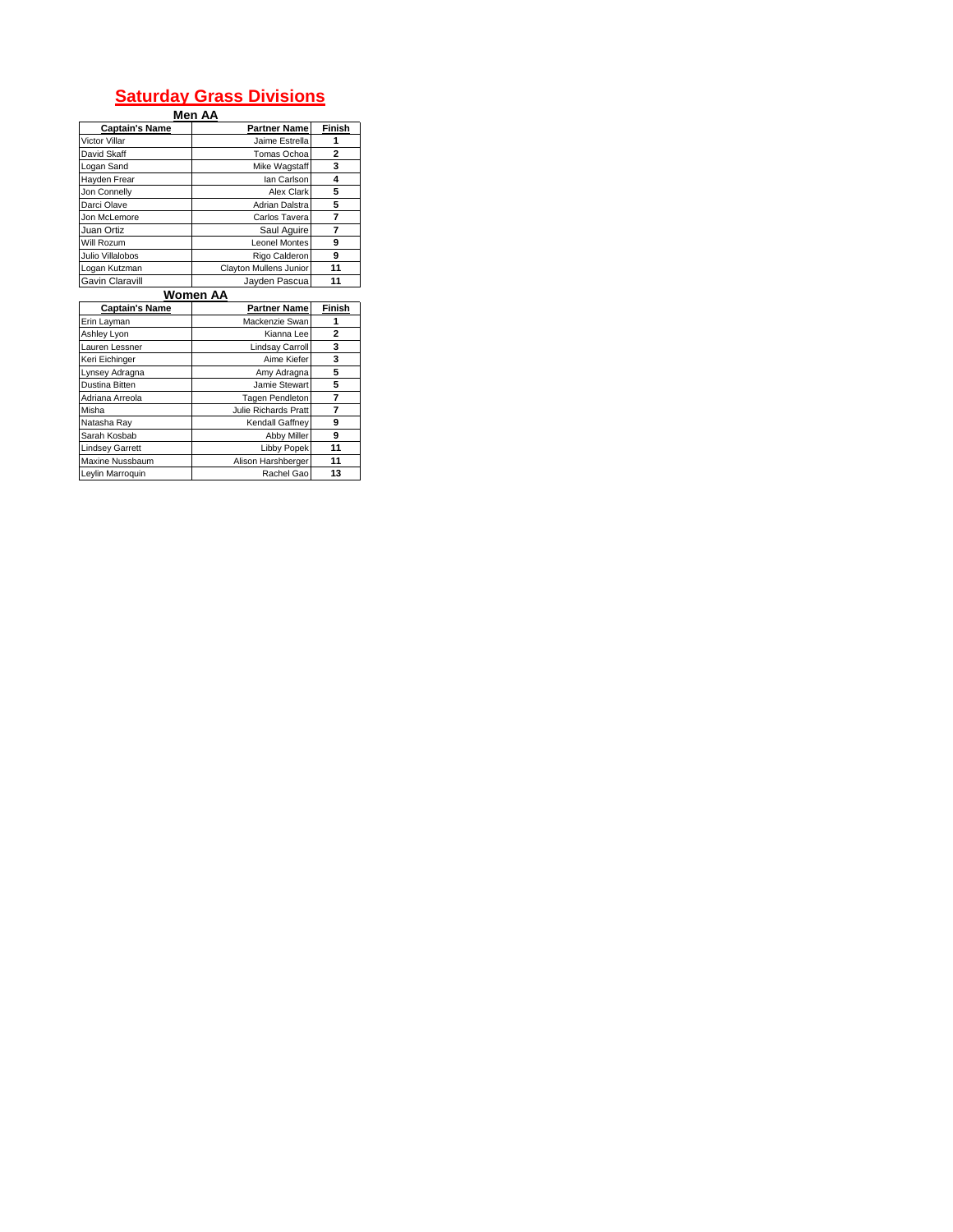|                                       | Men BB                             |          |
|---------------------------------------|------------------------------------|----------|
| <b>Captain's Name</b>                 | <b>Partner Name</b>                | Finish   |
| <b>Brody Coxen</b><br>Michael Brannen | Neal Harms<br>Jamie Burlison       | 1<br>2   |
| Dominick Dipetrillo                   | Sam Oedeman                        | 3        |
| James Williams                        | Ralph Peck                         | 3        |
| Devin Vuong                           | Matt Rice                          | 5        |
| Shankar Gurung                        | Matt Boney                         | 5        |
| Dave Crosby<br><b>Tyler Schiffer</b>  | Nick Meyer<br><b>Tyler Genslak</b> | 5<br>5   |
| Tony Vo                               | Carlos Lopez                       | 9        |
| Kyle Mcdonald                         | lan McLeod                         | 9        |
| Ben Appleby<br>Chris Hamilton         | Jason Edelman                      | 9<br>9   |
| Jason Balera                          | Kenny Warner<br>Sean Stever        | 9        |
| Andrew Graefe                         | Jacob Boehle                       | 9        |
| Clinton Parkinson                     | Anthony King                       | 9        |
| Clarkson Wischmeier                   | Jeff Gingrich                      | 9<br>17  |
| <b>Brandon Homell</b><br>Jeff Hoover  | Mitch Clough<br>Kevin Noleen       | 17       |
| Luke Larson                           | Cyrus Jadun                        | 17       |
| Jason Madrid                          | Jason Yeaw                         | 17       |
| Gilbert Carino                        | <b>Brandon Curiel</b>              | 17       |
| Kevin Bowles<br>Jason Ahrens          | Pat Biegel<br>Josh Hannenberg      | 17<br>17 |
| Evan Langsted                         | Joe Lock                           | 17       |
| Aaron Goodman                         | Mike Boehm                         | 17       |
| Kory Clark                            | Aaron Pina                         | 17       |
| Kenneth Erickson                      | Lance Windholz                     | 27<br>27 |
| Eric Sollenberger<br>Orion Doty       | Dan Szafir<br><b>Island Doty</b>   | 27       |
| Nathan Heavner                        | <b>Brian Forte</b>                 | 27       |
| Jonathan Schreiber                    | Gabriel Eyde                       | 27       |
| Jeremy Stutzman                       | <b>Steve Gentry</b>                | 27       |
| <b>Robert Davis</b><br>Cody Crutcher  | Justin Ohayre<br>Ryan Jacob        | 27<br>27 |
| Eric Wass                             | Miles Humble                       | 27       |
| <b>Bobby Jones</b>                    | Keegan Walhood                     | 27       |
| Eric Junkins                          | David James                        | 27       |
| Chad Solanyk<br>Kurt Larson           | Darren Solanyk                     | 27<br>27 |
| Lance Phair                           | Daniel Becker<br>Luis Marceno      | 40       |
| Cody Sudmeier                         | Joey Sudmeier                      | 40       |
| Jacob Davalos                         | Jeremy Decker                      | 40       |
| Nick Stuth<br>Zack E Hill             | Chris Rolli                        | 40<br>40 |
| Keith                                 | Kevin Tolman<br>Josh               | 40       |
| Josh Moser                            | Ryan Olson                         | 40       |
| Jeffrey Hoffman                       | Edgar Urdaneta                     | 40       |
| Matthew Husted<br>Jonathan Curran     | <b>Dillon Seacat</b>               | 40<br>40 |
| Mikey Dellafiora                      | Nick Prudhomme<br>Oscar Orozco     | 40       |
| Caleb Jares                           | <b>Gray Davis</b>                  | 40       |
| Javier Rodriguez                      | Dennis Martinez                    | 40       |
| Zeke Wilkins<br>Josh Glenn            | Kris Eitel<br>Troy Pyrchalla       | 40<br>54 |
| Chris Madigan                         | Adam Ruetschle                     | 54       |
| Brian Kudron                          | Jared Henry                        | 54       |
| Andrew Massino                        | Scott Worden                       | 54       |
| Jeremiah Tollman<br>Anthony Duran     | <b>Floyd Oneal</b>                 | 54<br>54 |
| Zachary Stoltzfus                     | Jorge Martin<br>Anthony Glick      | 54       |
| Beau Bell                             | <b>Brad Baker</b>                  | 54       |
| Kyle Mize                             | John Koobs                         | 54       |
| Joshua Wallace                        | Colin Bell                         | 54<br>54 |
| Chris Rieber<br>Patrick Lewis         | Jeff Stucker<br>Kevin Ottomeyer    | 54       |
| <b>Austin Stanley</b>                 | Mateo Cardozo                      | 54       |
| Josiah House                          | Isaiah Like                        | 67       |
| Jason Tietjen                         | Coby Clark                         | 67       |
| <b>Brian Setinc</b><br>Connor Roumph  | Anthony Garcia<br>lan Imamura      | 67<br>67 |
| Sam Cosgrove                          | Matthew Stamerjohn                 | 67       |
| Derek Reeder                          | David Green                        | 67       |
| <b>Tod Stitt</b>                      | Greg Rodriguez                     | 67       |
| Kurt Jeffery<br>Sean Carlson          | George Valdez<br>Aiden Bond        | 67<br>67 |
| Chris Dallaire                        | Steve Claycomb                     | 67       |
| Adam Jimenez                          | Mauro Vela                         | DNF      |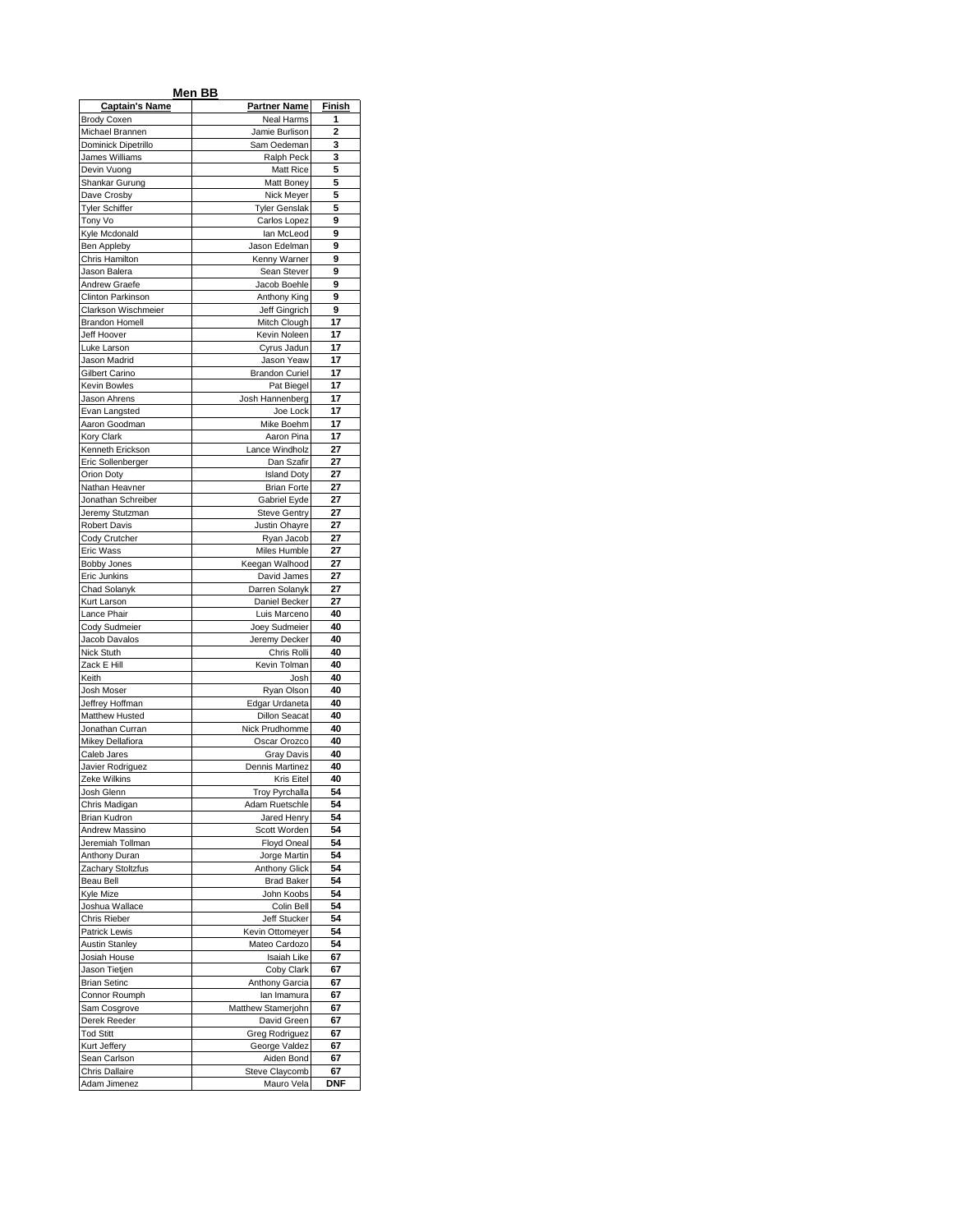|                                              | Women BB                                |            |
|----------------------------------------------|-----------------------------------------|------------|
| <b>Captain's Name</b>                        | <b>Partner Name</b>                     | Finish     |
| Robin Jackson                                | Serena Clendenning                      | 1          |
| Elizabeth Ortega                             | Kira Savage                             | 2          |
| Maya Howearth                                | Laura Gustin                            | 3<br>3     |
| Kami Weber<br>Marissa Sulmeisters            | Jeri Kissinger<br>Cassandra Sulmeisters | 5          |
| Jen Armendariz                               | Erin Jenkins                            | 5          |
| Chelsea Victor                               | <b>Bri Stromquist</b>                   | 5          |
| Nika Skertich                                | Jenica Watts                            | 5          |
| Joei Barela                                  | Aine Doty                               | 9          |
| Julie Glennon                                | Stephanie Guyer                         | 9          |
| Christine Anjard<br><b>Taylor Phair</b>      | Kaitlin Thompson<br>Ashlyn Phair        | 9<br>9     |
| Darlene Sue                                  | Ariel Beckstrom                         | 9          |
| <b>Holly Graham</b>                          | Maxine Lorenzana                        | 9          |
| Ashley Boyer                                 | Debbie Ottomeyer                        | 9          |
| Julia Stoll                                  | Carly Krajewski                         | 9          |
| Jordan Cody                                  | Paula Loucks                            | 17         |
| Danielle Anderson                            | Allie Anderson                          | 17         |
| Kaitlyn Cranor                               | Kalliope Laudenberg                     | 17         |
| Kirstin Skram                                | Maureen Eversgerd                       | 17         |
| <b>Whitney Douglass</b><br>Verenice Chaparro | LeeAnne Maultsby<br>Diana E Rodriguez   | 17<br>17   |
| Sam King                                     | Morgan Sanchez                          | 17         |
| Sarah Ryan                                   | <b>Courtney Kintzel</b>                 | 17         |
| Tori Arthofer                                | Carol Servatius                         | 17         |
| <b>KJ Buckingham</b>                         | Molly Dennany                           | 17         |
| Kristin Herrmann                             | <b>Becky Stephens</b>                   | 17         |
| Susan Wass                                   | Sarah Mortensen                         | 17         |
| Sydney Benson                                | Jada Hall                               | 17         |
| Amber Morlan<br>Mary Silbert                 | Lacey Benton<br>Samantha Colestock      | 17<br>17   |
| Sage Kent                                    | Rose Kent                               | 17         |
| Kelli Starbuck                               | Hannah Starbuck                         | 17         |
| April Hudspeth                               | Jenni Page                              | 34         |
| Nicole Kalinowski                            | Jessica Whalen                          | 34         |
| Kathy Schell                                 | Brianna Smith                           | 36         |
| May Rosekrans                                | Lauren Martinez                         | 36         |
| Cassie Gunnell                               | Madeline LaPorte                        | 36         |
| Breanna Hewitt                               | Annarose Childress                      | 36         |
| Sue Bauman                                   | Jessica Gardner                         | 36<br>36   |
| Monica Godina<br>Amelia Greek                | Adriana Bustos<br>Rachel Greek          | 36         |
| Adrianne Hipsher                             | Kelley Lang                             | 36         |
| Kayla Jones                                  | Chaundra Jones                          | 44         |
| Victoria Rodriguez                           | <b>Teresa Reeder</b>                    | 44         |
| Caitlin Trageser                             | Darcy O'Banion                          | 44         |
| Paige Jadun                                  | Ashleigh Larson                         | 44         |
| <b>Stacey Orin</b>                           | Sehra Smothers                          | 44         |
| Angie Tien<br>Megan Budd                     | Shannon Wynn<br>Ariel Eide              | 44<br>44   |
| Angie Murgel                                 | Jackie Bowlin                           | 44         |
| Krystal Roque                                | <b>Bunny Temple</b>                     | 44         |
| Eryn Bergin                                  | Morgan Kooi                             | 44         |
| Hannah Frederick                             | Allison Kennedy                         | 44         |
| Michelle Kissler                             | Erin Dale                               | 44         |
| Lauren Bradley                               | Vicki Tollman                           | 44         |
| Gabrielle Rose                               | Sasha Straub                            | 44         |
| Dezi Doppel                                  | Miyla Mcintosh                          | 58<br>58   |
| Siahna O'Connor<br>Bobbi Glenn               | Kalisha Phaiboun<br>Sarah Post          | 58         |
| <b>Brook Cecil</b>                           | Rose Gamblin                            | 58         |
| Anna Douglass                                | Emma DeSanti                            | 58         |
| Nikki DeLellis                               | Sydney Yousse                           | 58         |
| Colleen Lisowski                             | Mandy Bolinger                          | 58         |
| Adrienne LaBuy                               | Vanessa Wester                          | 58         |
| Erin Murphy                                  | Leigh Bauer                             | 58         |
| Angie Toman                                  | Erin Hopper                             | 58         |
| Jackie Appleby<br><b>Melissa Bowles</b>      | Nicole Newby<br>Debra Peacore           | 58<br>58   |
| Amy Parker                                   | Amber Hamman                            | 58         |
| Jamie Jo Shaden                              | Mackie Ellison                          | 71         |
| Jessie Nolle                                 | Patti Lorman                            | 71         |
| Alyssa Street                                | Carrie Dow                              | 71         |
| Steph Stengaard                              | Dixie Wadlington                        | 71         |
| Callae Walcott-Rounds                        | Jaclyn Hinken                           | 71         |
| Lysa Sychla                                  | Nora Bolke                              | 71         |
| <b>Tyler Wolfe</b>                           | Oly Holguin<br>Meriah Langstead         | 71<br>71   |
| Ali Gates<br>Kristin Hoeben                  | Nikki Pruitt                            | 71         |
| Dani Farrelly                                | Gina Gravina                            | 71         |
| Mandy Duran                                  | Anna Bordner                            | <b>DNF</b> |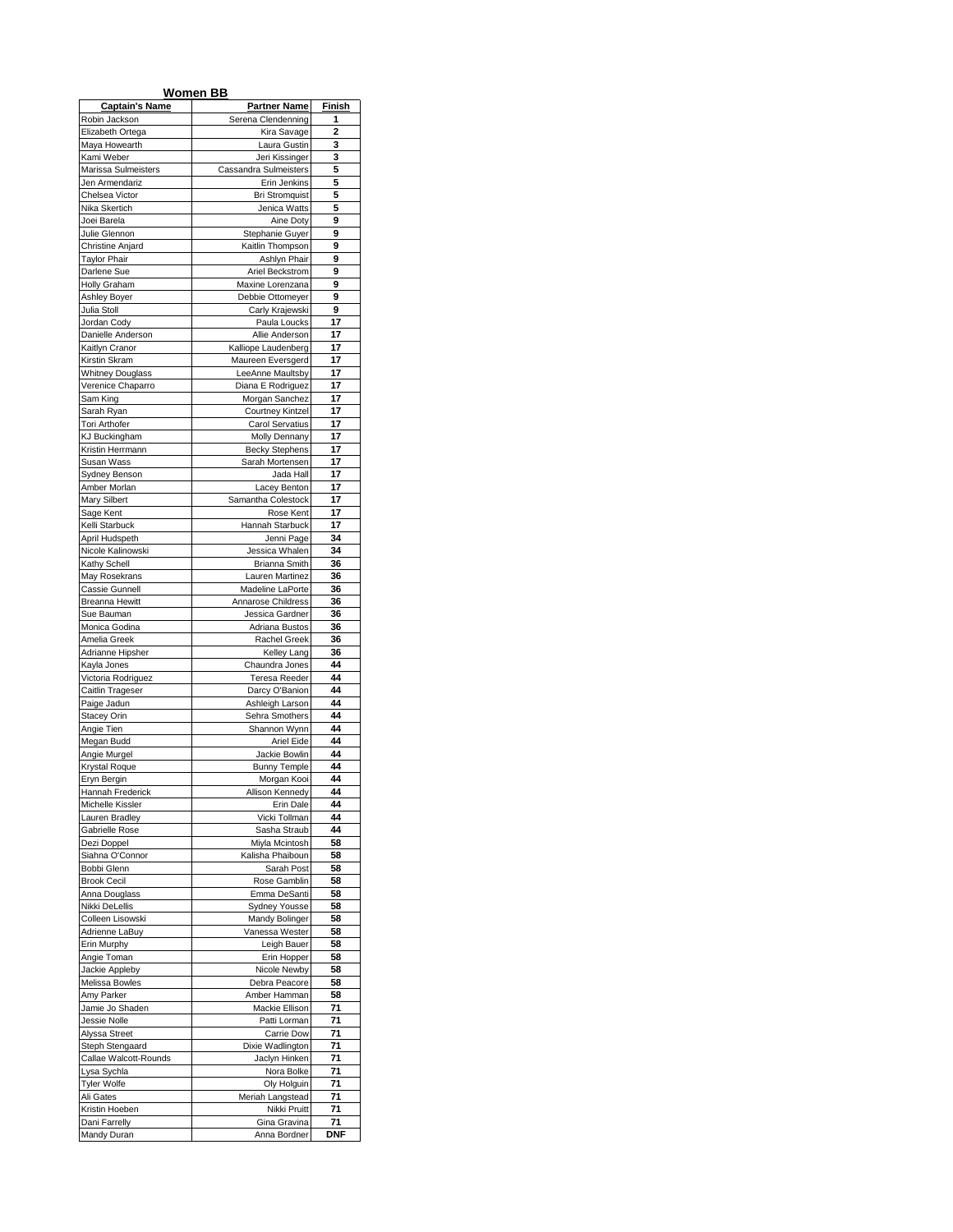## **Sunday Grass Divisions**

| Men A |  |
|-------|--|
|       |  |

| <b>Captain's Name</b>   | <b>Partner Name</b>    | Finish         |
|-------------------------|------------------------|----------------|
| Seth Edick              | Mitch Hopper           | 1              |
| <b>Brandt Westbrook</b> | Tommy Ward             | $\overline{2}$ |
| Tyler Johnston          | Mark Lowenberg         | 3              |
| Sean Meacham            | <b>Matt Eilers</b>     | 3              |
| Kevin Kwon              | Young Kim              | 5              |
| Clint Smith             | Mike Mikita            | 5              |
| <b>Brian Ricker</b>     | Kasey Young            | 5              |
| Eric Price              | Mike Porter            | 5              |
| Chad Eichinger          | Woody Leed             | 9              |
| Aaron                   | Juan                   | 9              |
| Johnny Weber            | Jimmy Aschenbrenner    | 9              |
| <b>Brandon Huston</b>   | Andy Loyd              | 9              |
| Jason Obreque           | Alan Prater            | 9              |
| <b>Tim Tate</b>         | Derek Wilkins          | 9              |
| Devin Vuong             | Sean Davies            | 15             |
| Solomon Flowers         | Darci Olave            | 15             |
| Eric Bowcock            | Kyle Altier            | 15             |
| Josh Nelson             | Nathan Krohn           | 15             |
| Drew Szabo              | <b>Blake Lundstrom</b> | 19             |
| lan Carlson             | Seth Mackey            | 19             |
| Evan Hathaway           | Jeff Maynard           | 19             |
| Joel Haywood            | Andrew                 | 19             |
| Jeff Hoffman            | Josh Trulock           | 19             |
| Peter Rounds            | George Rounds          | 19             |
| Gabe Eyde               | <b>Brett Stone</b>     | 25             |
| Alex                    | Jaime                  | 25             |
| Mark Joseph             | <b>Riley Vincel</b>    | 25             |
| Hayden Frear            | Zach Underwood         | 25             |
| Keith Roehl             | Eric Felker            | 25             |
| <b>Todd Osborne</b>     | Andrew Osborne         | 25             |
| Cody Sudmeier           | Joey Sudmeier          | 31             |
| Chad Koenegstein        | Jack Weir              | 31             |
| Corbin Forest           | Ben Loyal              | 31             |
|                         | Women A                |                |
| <b>Captain's Name</b>   | <b>Partner Name</b>    | Finish         |
| <b>Jada Hall</b>        | Rean Renson            | 1              |

| Gaptain's Name    | raftief Naffle               | гшэн           |
|-------------------|------------------------------|----------------|
| Jada Hall         | Bean Benson                  | 1              |
| Kari May          | Amanda Teves                 | $\overline{a}$ |
| Emma Porter       | Michelle Getz                | 3              |
| Leylin Marroquin  | Ashli Vandeweert             | 3              |
| Leah Burgstahler  | Elizabeth Ortega             | 5              |
| Melissa Keathley  | Meghan Brown                 | 5              |
| Caitlin Weaver    | Kelsey Martin                | 5              |
| Mariela Hernandez | Sarah Hays                   | 5              |
| Lisa Short        | Syd Shell                    | 9              |
| Mary Silbert      | Georgia Beck                 | 9              |
| Karena Stephens   | Sumi Carter                  | 11             |
| Anna Thompson     | Theresa Tafoya               | 11             |
| Allison Cloud     | Samiie Vang                  | 11             |
| Mackenzie Obleski | Skylar Gale                  | 11             |
| Laura Jark        | <b>Brittany Froelich</b>     | 11             |
| Jazmine Tran      | Danielle Felder              | 16             |
| Simone Pielenz    | Jamie Oppegaard              | 16             |
| Kristin Petty     | Lisa Tupy                    | 16             |
| Kristen Sciacca   | Kassen Boesel                | 16             |
| Ryan Pinkston     | Vanessa Trujillo             | 16             |
| Mollie Coffman    | Shelby Kintzel               | 21             |
| Maxine Nussbaum   | Alison Harshberger           | 21             |
| Claire Stupica    | <b>Whitney Schwark Pratt</b> | 21             |
| Jennifer Merritt  | Leslie Moen                  | 21             |